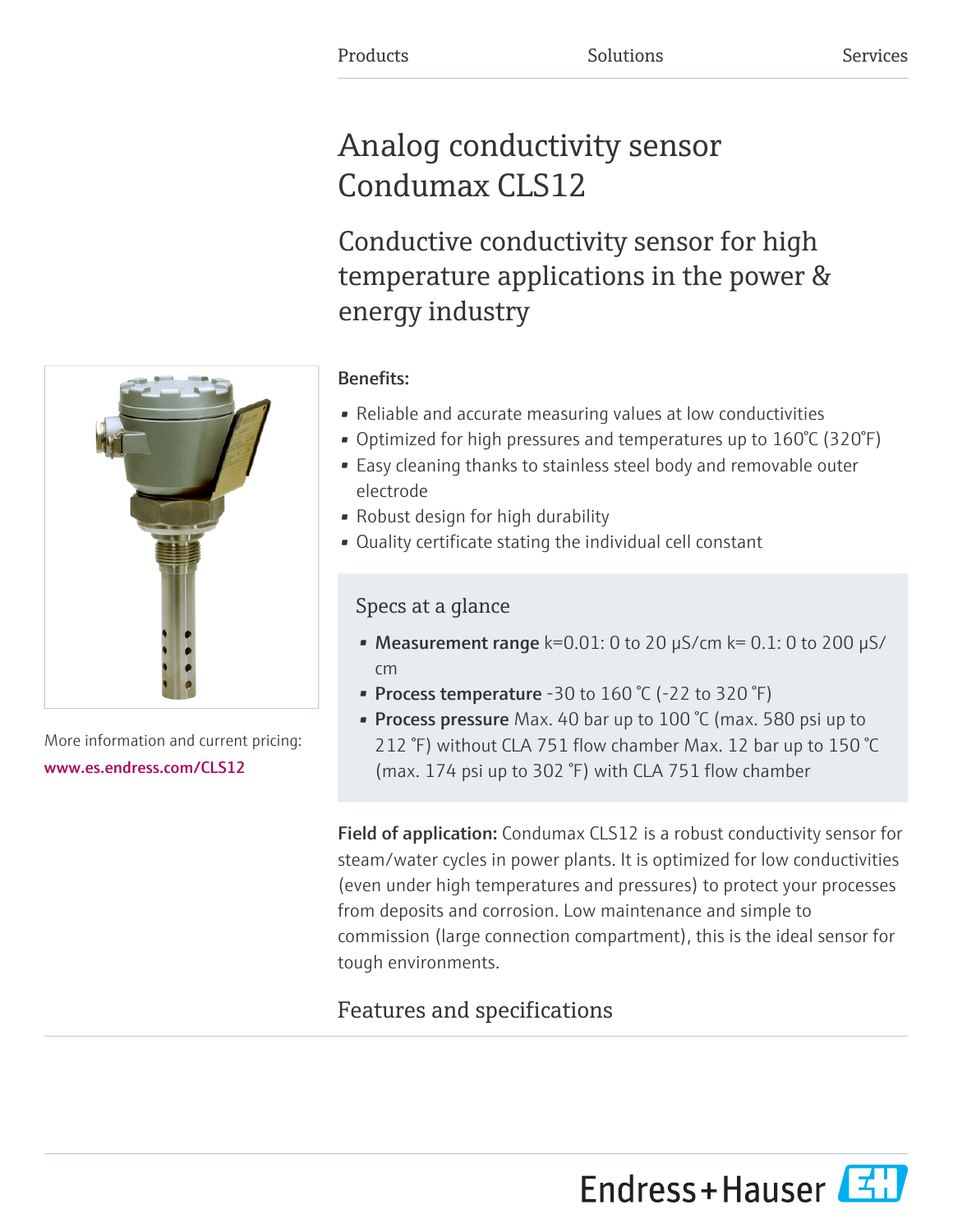#### Conductivity Measuring principle

Conductive

#### Application

Power plant, condensate, boiler feed water

#### Characteristic

2-electrode conductivity cell for high temperature applications in pure and ultrapure water

#### Measurement range

k=0.01: 0 to 20 µS/cm k= 0.1: 0 to 200 µS/cm

#### Measuring principle

Conductive conductivity cell with polished stainless steel electrodes

#### Design

Large coaxially arranged electrodes for a fast media flow through the cell

#### **Material**

Electodes: stainless steel 1.4571 Sealing: PEEK / EPDM

#### Dimension

Electrode diameter: 25 mm (0.98 inch) Immersion depth: 50 to 115 mm (1.97 to 4.53 inch)

#### Process temperature

-30 to 160 °C (-22 to 320 °F)

#### Process pressure

Max. 40 bar up to 100 °C (max. 580 psi up to 212 °F) without CLA 751 flow chamber

Max. 12 bar up to 150 °C (max. 174 psi up to 302 °F) with CLA 751 flow chamber

#### Temperature sensor

Integrated Pt100